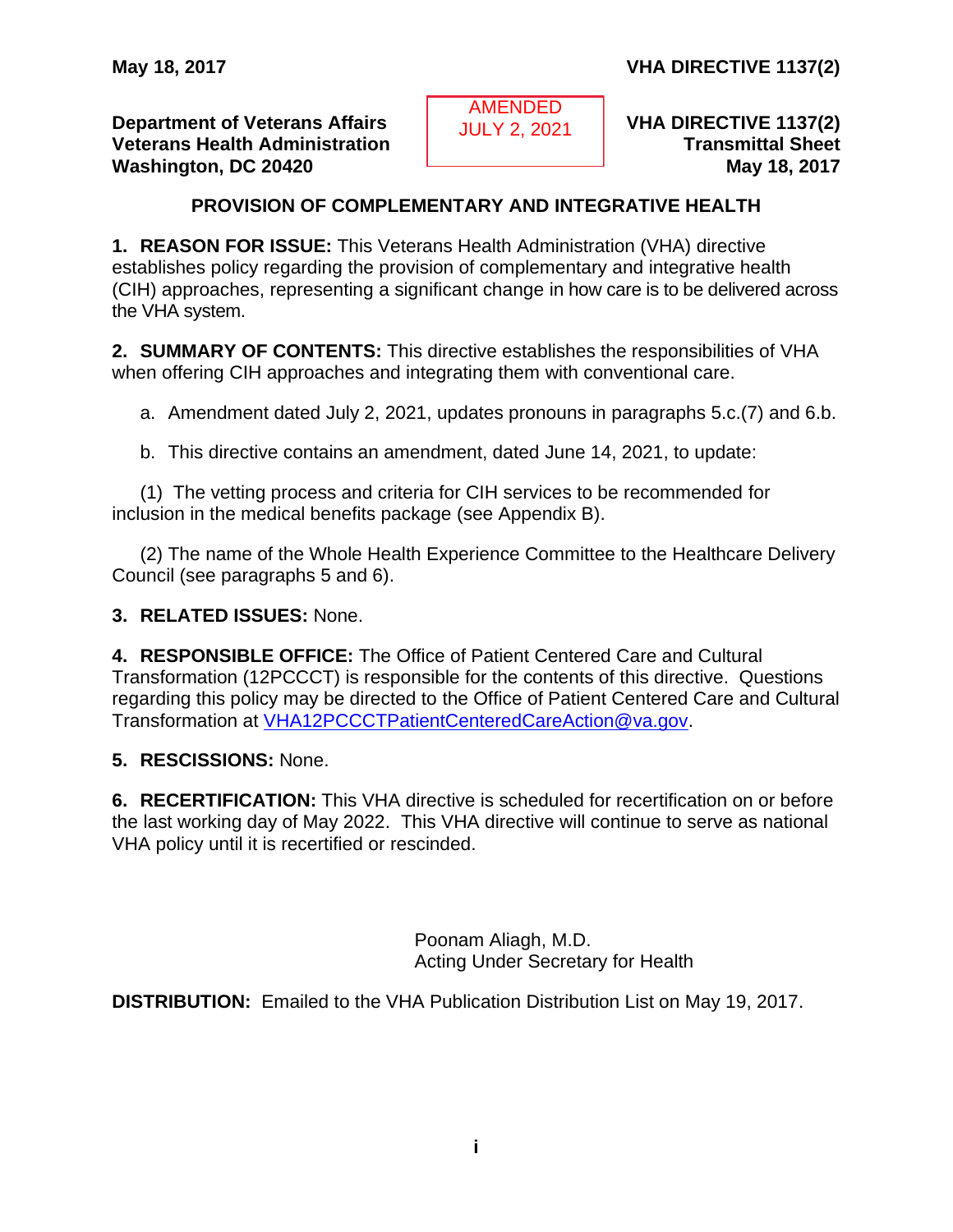# **CONTENTS**

# **PROVISION OF COMPLEMENTARY AND INTEGRATIVE HEALTH (CIH)**

| 2.                                                                                                                    |                   |  |
|-----------------------------------------------------------------------------------------------------------------------|-------------------|--|
| $\mathbf{3}$ .                                                                                                        |                   |  |
|                                                                                                                       |                   |  |
| 5.                                                                                                                    |                   |  |
|                                                                                                                       |                   |  |
|                                                                                                                       |                   |  |
|                                                                                                                       | <b>APPENDIX A</b> |  |
| UNDER SECRETARY FOR HEALTH DELEGATION MEMO: ADVANCING                                                                 |                   |  |
|                                                                                                                       | <b>APPENDIX B</b> |  |
| EXECUTIVE DIRECTOR, OPCC&CT AND IHCC VETTING PROCESS FOR<br>DETERMINING INCLUSION IN VA'S MEDICAL BENEFITS PACKAGEB-1 |                   |  |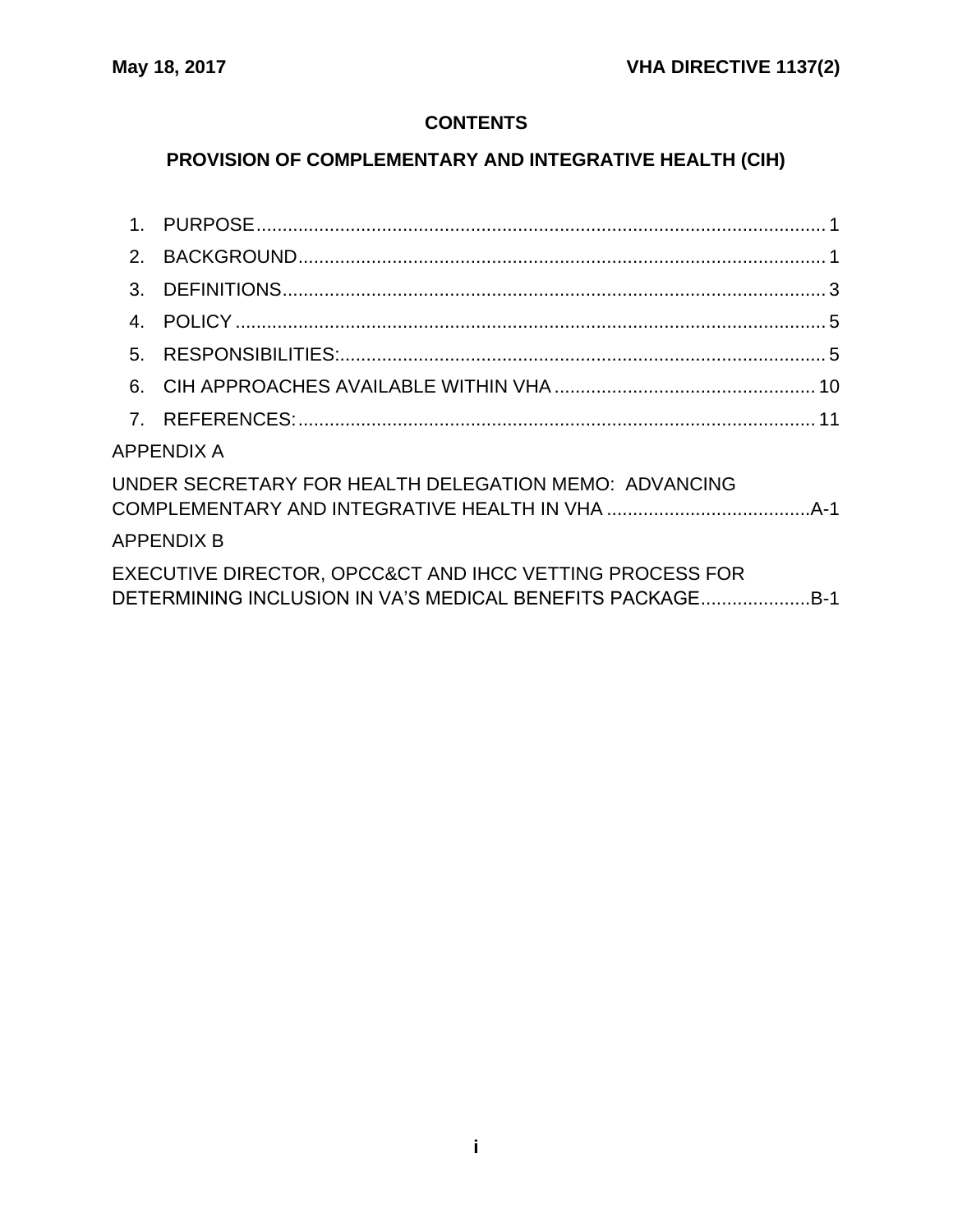### **PROVISION OF COMPLEMENTARY AND INTEGRATIVE HEALTH (CIH)**

### <span id="page-2-0"></span>**1. PURPOSE**

This Veterans Health Administration (VHA) directive provides guidance on the integration of Complementary and Integrative Health (CIH) approaches within VHA to advance personalized and patient-centered care. **AUTHORITY**: Title 38 United States Code (U.S.C.) 7301(b); 38 U.S.C. 1710; title 38 Code of Federal Regulations (CFR) 17.38.

# <span id="page-2-1"></span>**2. BACKGROUND**

a. National surveys since the early 1990's have shown individuals, including Veterans, are using complementary and alternative medicine (CAM), now known as complementary and integrative health (CIH).

b. The National Center for Complementary and Alternative Medicine (NCCAM), a division of the National Institutes for Health, was established by Congress in 1998. Title VI, Section 601 of the Omnibus Appropriations Act of 1999 (Pub.L. 105-277) (1998). The mission of NCCAM has been to define, through rigorous scientific investigation, the usefulness and safety of CAM interventions and their roles in improving health and health care. This body of knowledge continues to grow and is contributing to the evidence and understanding of their utility.

c. In 2000, the White House Commission on Complementary and Alternative Medicine Policy (WHCCAMP) was established by Executive Order 13147 (March 7, 2000), as amended by Executive Order 13167 (May 7, 2000) (to increase membership). WHCCAMP was required to submit a report to the President that included its detailed legislative and administrative recommendations for assuring that public policy maximizes the benefits to Americans of CAM. The report called on Federal agencies, including the Department of Veterans Affairs, to assist in implementing its recommendations.

d. Since 2002, the CDC National Health Interview Survey (NHIS) has routinely included questions on the use of CAM.

e. In 2005, the Institute of Medicine (IOM) (now known as the National Academy of Medicine) issued a consensus report in which it evaluated the state of Americans' reliance on CAMs. Per its charge, IOM also helped the National Institutes of Health and the Agency for Healthcare Research and Quality in developing research methods and in setting priorities for evaluating CAM products and methods. Among its recommendations, the IOM suggested that:

(1) Health care should strive to be both comprehensive and evidence-based;

(2) Conventional medical treatments and CAM should be held to the same standards for validating clinical effectiveness; and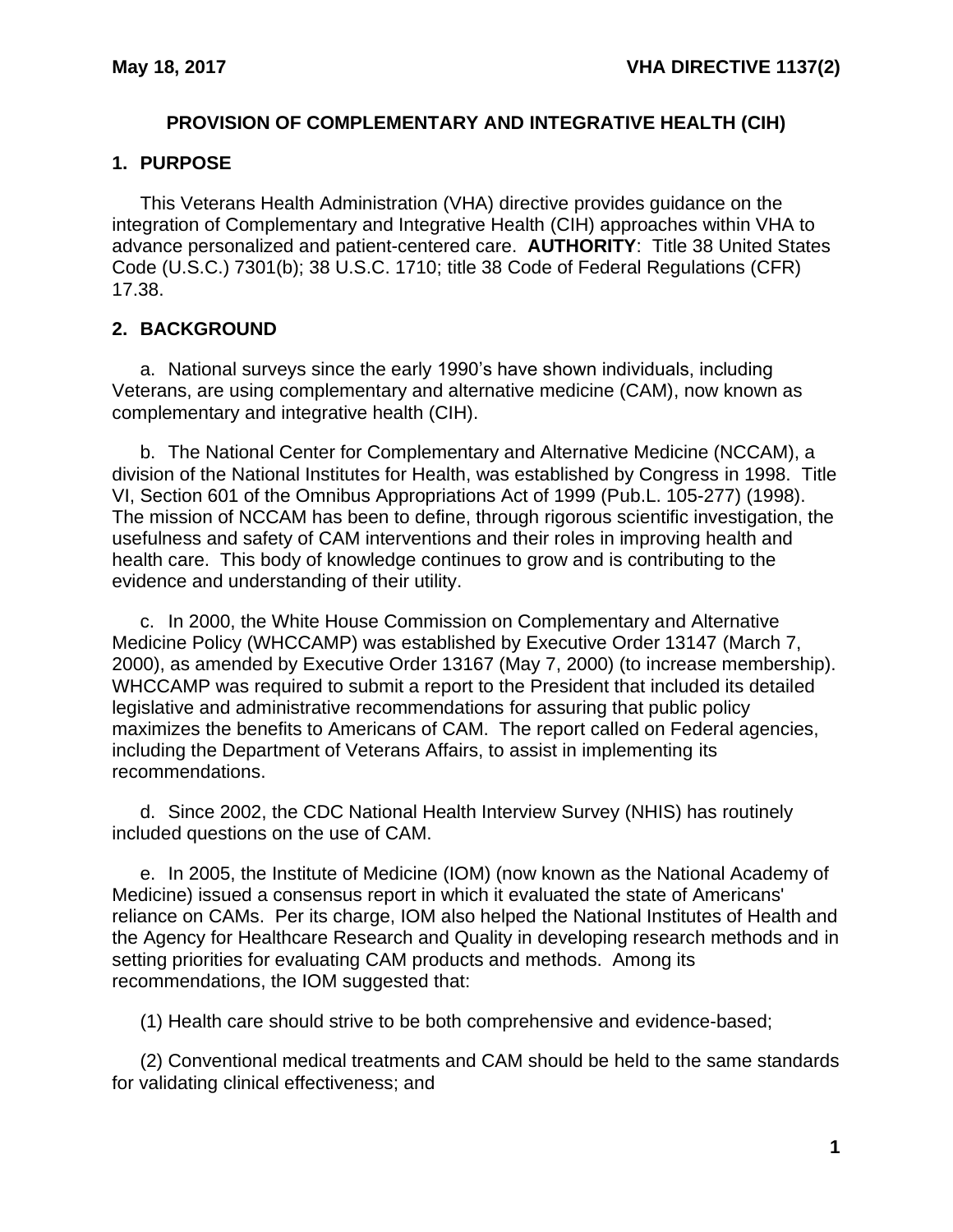(3) Standard educational curriculums for health professions at the undergraduate, graduate, and postgraduate levels incorporate sufficient information about CAM to enable state licensed and certified professionals to competently advise their patients about CAM.

f. Between 2002 and 2012, the use of CAM remained constant, ranging between 32 and 35 percent of US civilian adults. During that time-period, the data show the same five approaches were the most frequently used. They were: Non-vitamin/nonmineral supplements, deep breathing, yoga/tai chi/qi-gong, chiropractic/osteopathic manipulation, and meditation.

g. In 2014, Congress changed the name of the NCCAM to the National Center for Complementary and Integrative Health (NCCIH). Per the Center's Web site: "The change was made to more accurately reflect the Center's research commitment to studying promising health approaches that are already in use by the American public. Since the Center's inception, complementary approaches have grown in use to the point that Americans no longer consider them an alternative to medical care."

h. Based on the report titled, "FY 2015 VHA Complementary & Integrative Health Services (formerly CAM)" (conducted by VHA's Healthcare Analysis and Information Group), the CIH practices in greatest use within VHA were: Acupuncture, animal assisted therapy, biofeedback, guided imagery, hypnosis, meditation, music therapy, progressive muscle relaxation, stress management and relaxation therapy, and yoga. VA recognizes use of these practices may help facilitate the development of a patient's personalized and patient-centric treatment plan.

i. Identification of which approaches are CIH and which are considered to be conventional care is not a static matter; for instance, chiropractic care, which was once considered to be CIH, is now considered to be conventional care. As clinical research and clinical practice in this area continue to evolve, changes between these categories can be expected to occur over time. For this reason, VHA will post sanctioned CIH approaches on a VHA Intranet SharePoint site, which will be updated timely to reflect any changes to the listings.

j. The Office of Patient Centered Care and Cultural Transformation (OPCC&CT) was established in January 2011. The OPCC&CT is working with VHA leadership and other program offices to transform the system of health care from the traditional medical model to a whole health system of care, which is personalized, pro-active, and patientdriven. The mission of OPCC&CT is to catalyze and sustain cultural transformation in healthcare for and with our Veterans. Its stated vision is to transform from a problembased disease care system to a patient centered health care system. In 2014, OPCC&CT launched its Integrative Health Coordinating Center (IHCC). The two major functions of the IHCC are to: 1) identify and address barriers to providing CIH services across the VA; and 2) serve as a resource for clinical practices, education, and research related to CIH for both Veterans and VA staff.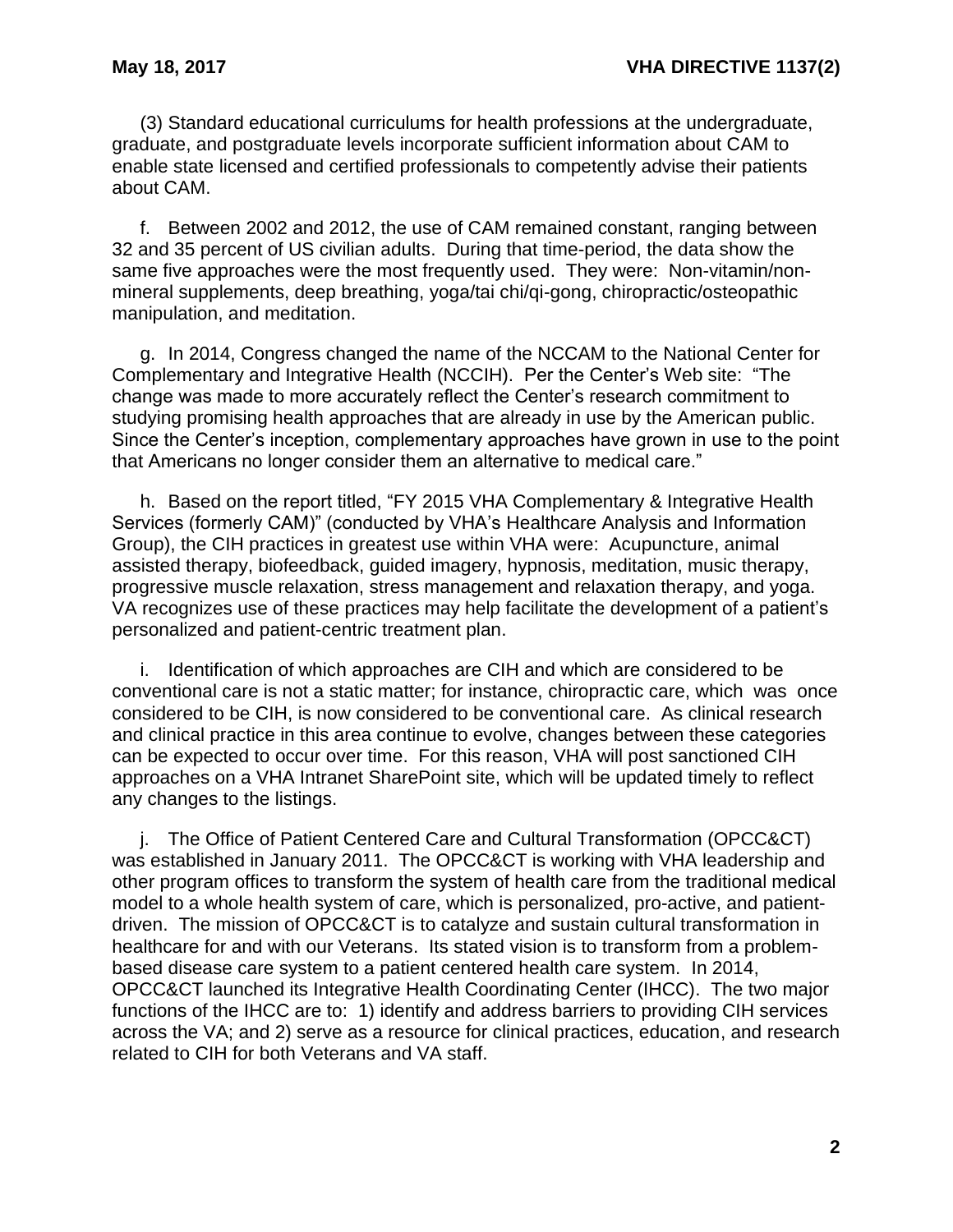k. The Under Secretary for Health has identified 5 key strategic priorities for VHA, including improved access to care, employee engagement, business practices, and building high performing healthcare networks as well as restoring pride, public trust, and confidence in VA. An approach to health care that is appropriately personalized and patient-centered aligns with each of these priorities. With respect to the first, it will improve access to care that is patient-centered and, as such, ensure a Veteran is our partner in developing a personalized treatment strategy and plan to optimize the Veteran's health, healing, and sense of well-being. The IHCC believes this integrative approach to health care can have a positive influence on the patient's outcomes, even if its effects on one's overall health may not be measurable using current techniques. VA providers should therefore be proactive in including and offering CIH options, as identified below in paragraph 6, when offering and providing conventional care to enrollees, to further VA's efforts at increasing access to care that promotes and preserves health.

*NOTE: The term "Integrative Health" is inclusive of CIH and integrative medicine. It is sometimes referred to as, or considered synonymous with, "Integrative Medicine"; however, the scope of "Integrative Medicine" is narrower than that of Integrative Health. See 3.h. for the full definition of Integrative Health. For this reason, IHCC recommends the term "Integrative Health" be used solely.*

l. VA informed consent requirements and procedures, found in 38 CFR 17.32 and VHA Directive 1004.01, Informed Consent for Clinical Treatments and Procedures, or successor policy, apply to CIH approaches as a part of a Veteran's personalized health plan, and Veterans voluntarily choose to engage in CIH approaches after verbal informed consent. The CIH practitioner or instructor must obtain verbal informed consent prior to delivery of CIH approaches.

# <span id="page-4-0"></span>**3. DEFINITIONS**

a. **Alternative Medicine.** A type of non-conventional medicine used in place of conventional medicine.

b. **CIH Self-Care Well-Being Practice.** A practice that a Veteran is taught, by a CIH practitioner or an instructor, to perform independently (without the need for assistance from a health care professional or a clinical setting). The practice is recommended as part of the Veteran's personal health plan, to help promote and preserve health, advance the Veteran's sense of well-being, and improve the Veteran's quality of life. An instructor may teach these practices in either a group or an individual setting. Examples of these practices include but are not limited to: Health coaching and facilitator-led whole health educational classes for well-being and empowerment classes (for better health management); group mobility (such as yoga, tai chi, qi gong); energy work (such as healing touch) and mindfulness classes (such as meditation, mindfulness, mindfulness based stress reduction).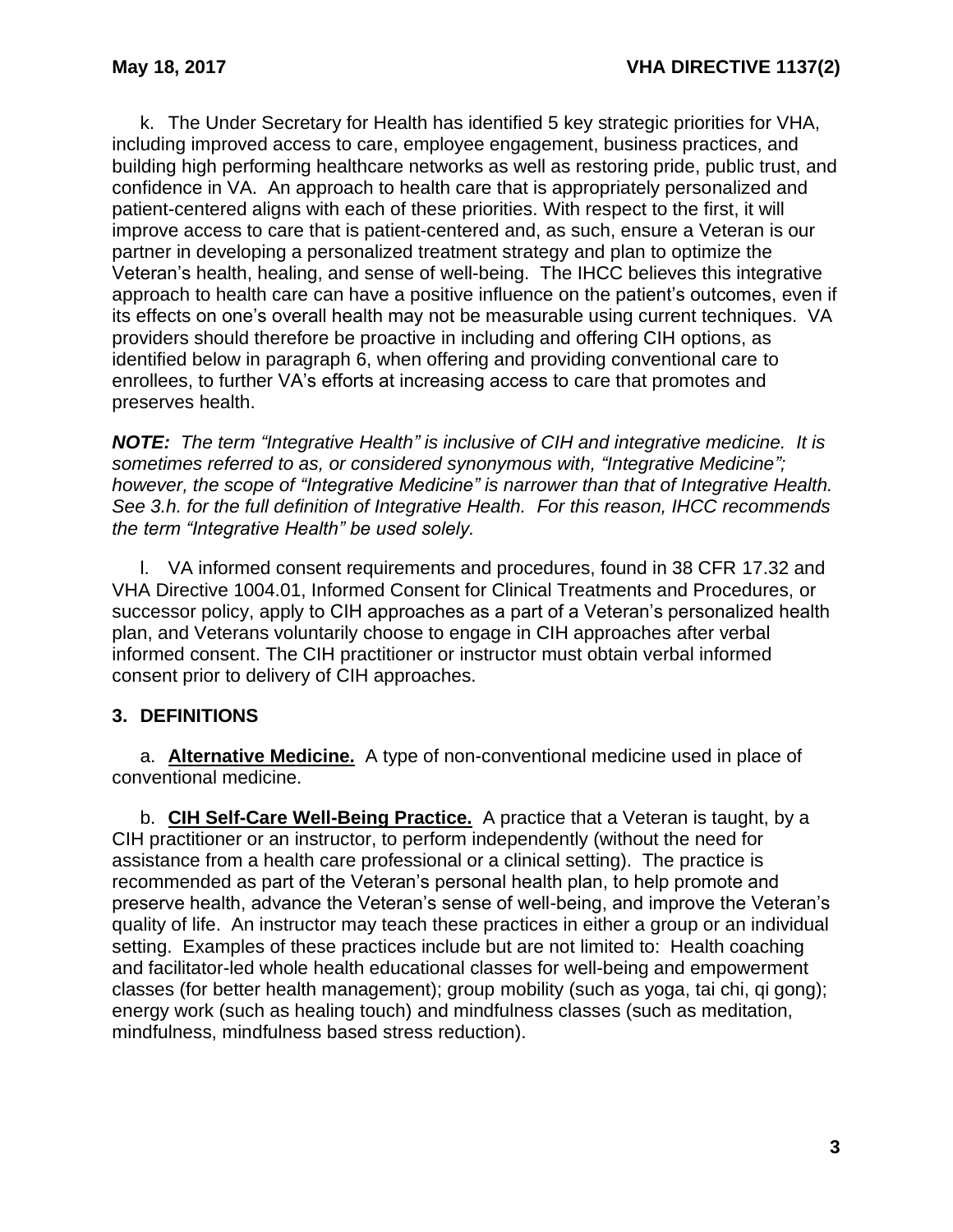c. **Complementary and Alternative Medicine.** A group of medical and health care systems, practices, and products not presently considered to be part of conventional medicine [\(http://nccam.nih.gov/health/whatiscam\)](http://nccam.nih.gov/health/whatiscam).

d. **Complementary and Integrative Health (CIH).** CIH is a group of diverse medical and health care approaches and practices that are not considered to be part of conventional or allopathic medicine. CIH practices are synonymous with CIH approaches and this directive uses them interchangeably. Most of these practices are used together with conventional therapies. (NCCIH Strategic Plan 2016). CIH, like Integrative Health and Integrative Medicine, defined below, reaffirms the importance of the relationship between practitioner and patient, focuses on the whole person, is informed by evidence, and makes use of all appropriate therapeutic and lifestyle approaches, health care professionals and disciplines to achieve optimal health and healing. (Academic Consortium for Integrative Medicine and Health 2016)

e. **Complementary Medicine.** A type of non-conventional medicine used in conjunction with conventional medicine [\(See http://nccam.nih.gov/health/whatiscam\)](http://nccam.nih.gov/health/whatiscam).

f. **Conventional Medicine.** The prevailing medical system in the United States (allopathic and osteopathic medicine).

g. **Health.** A state of complete physical, mental, and social well-being, and not merely the absence of disease or infirmity.

h. **Instructor.** An individual who is trained to perform CIH self-care/well-being approaches that are encouraged or directed by the patient's healthcare team as part of the patient's personal health plan.

i. **Integrative Health.** A comprehensive approach in the delivery of health care that considers each patient from a whole person perspective, taking into account not only what is needed to treat and clinically manage disease but also what may be needed proactively or beneficial, considering the full spectrum of available health care services, to optimize the patient's health and sense of well-being. (This term also subsumes the definition of Integrative Medicine.)

j. **Integrative Medicine.** The practice of medicine that reaffirms the importance of the relationship between practitioner and patient, focuses on the whole person, is informed by evidence, and makes use of all appropriate therapeutic approaches and health care professionals and disciplines to achieve optimal health and healing.

k. **Practitioner.** A practitioner is an individual: who has training and expertise in the delivery of a CIH; who is licensed or certified by a state; whose licensure or certification permits the individual to provide such CIH; and whose VA Scope of Practice (SOP) (aligned with their VA credentialing and privileging) permits them to deliver such service to consenting patients.

l. **Proactive.** Acting in advance of a likely future situation, rather than just reacting; taking initiative to make things happen rather than just adjusting to a situation or waiting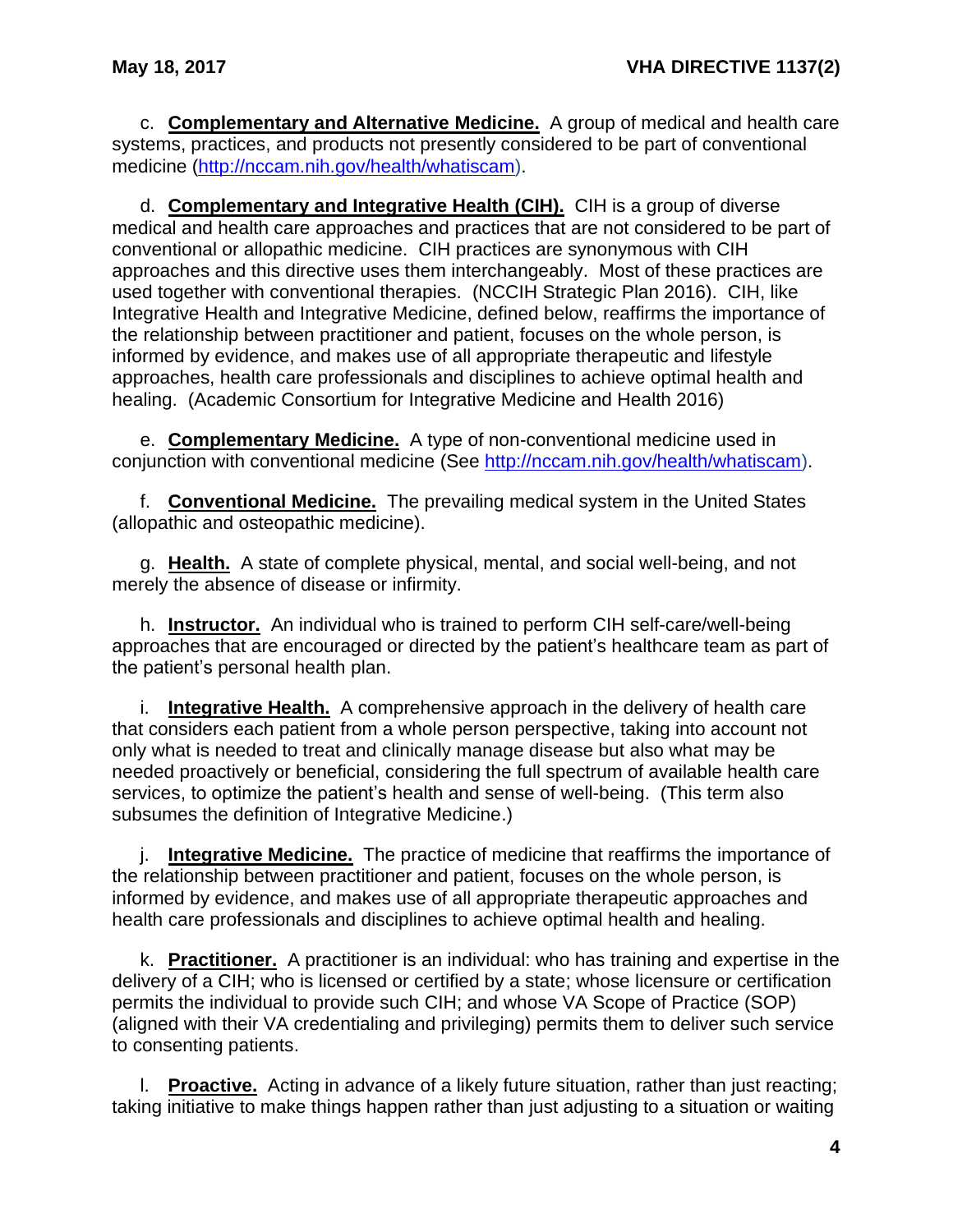for something to happen. For example, CIH often involves using strategies that strengthen the person's innate capacity for health and healing, such as mind-body approaches prior to surgery or chemotherapy.

### <span id="page-6-0"></span>**4. POLICY**

It is VHA policy that VA practitioners proactively offer and include, as appropriate (based on the individual clinical facts of each patient), any of the CIH approaches identified in the electronic lists described in paragraph 6, and to effectively integrate their delivery with Veterans' receipt of conventional care. It is VHA policy that CIH is not to be used as an alternative to conventional medicine; it must only be used to complement conventional medicine. VA practitioners are not to offer a CIH approach that is not on one of the two lists described in paragraph 6, below.

### <span id="page-6-1"></span>**5. RESPONSIBILITIES**

### a. **Executive Director, Office of Patient Centered Care and Cultural Transformation (OPCC&CT).**

(1) Identifies and drives critical strategies to advance VHA's cultural transformation to a "Patient Centered Care and a Whole Health" model of care.

(2) Oversees the Integrative Health Coordinating Center (IHCC).

#### b. **Integrative Health Coordinating Center (IHCC).**

(1) Serves as the principal advisor to the Under Secretary for Health on CIH-related strategy and operations, to include analysis of any legislation or proposals that would impact or pertain to the delivery of CIH practices within VHA.

(2) Oversees the IHCC Advisory Workgroup (IHCCAW).

(3) Identifies CIH approaches to be included in VA's medical benefits package pursuant to the delegation made by the Under Secretary for Health. See Delegation by Under Secretary of Health Decision Memo dated May 3, 2016 (Appendix A).

(4) Considers and determines which new CIH approaches, including those recommended by the Integrative Health Care Coordinating Center Advisory Workgroup (IHCCAW), should be included in VA's medical benefits package (as found in the electronic lists on the VHA Intranet SharePoint site described in paragraph 6, below), moved from one list to the other, or removed based on new evidence.

(5) Maintains an electronic list (LIST I as identified in paragraph 6) of approved CIH approaches on a VHA Intranet SharePoint site that must be made available to Veterans, either in a VA facility or in the community. Maintains a second electronic list (LIST II as identified in paragraph 6), on the same SharePoint site, of optional CIH approaches that may be provided, within the limits of individual VA medical facilities, because, while less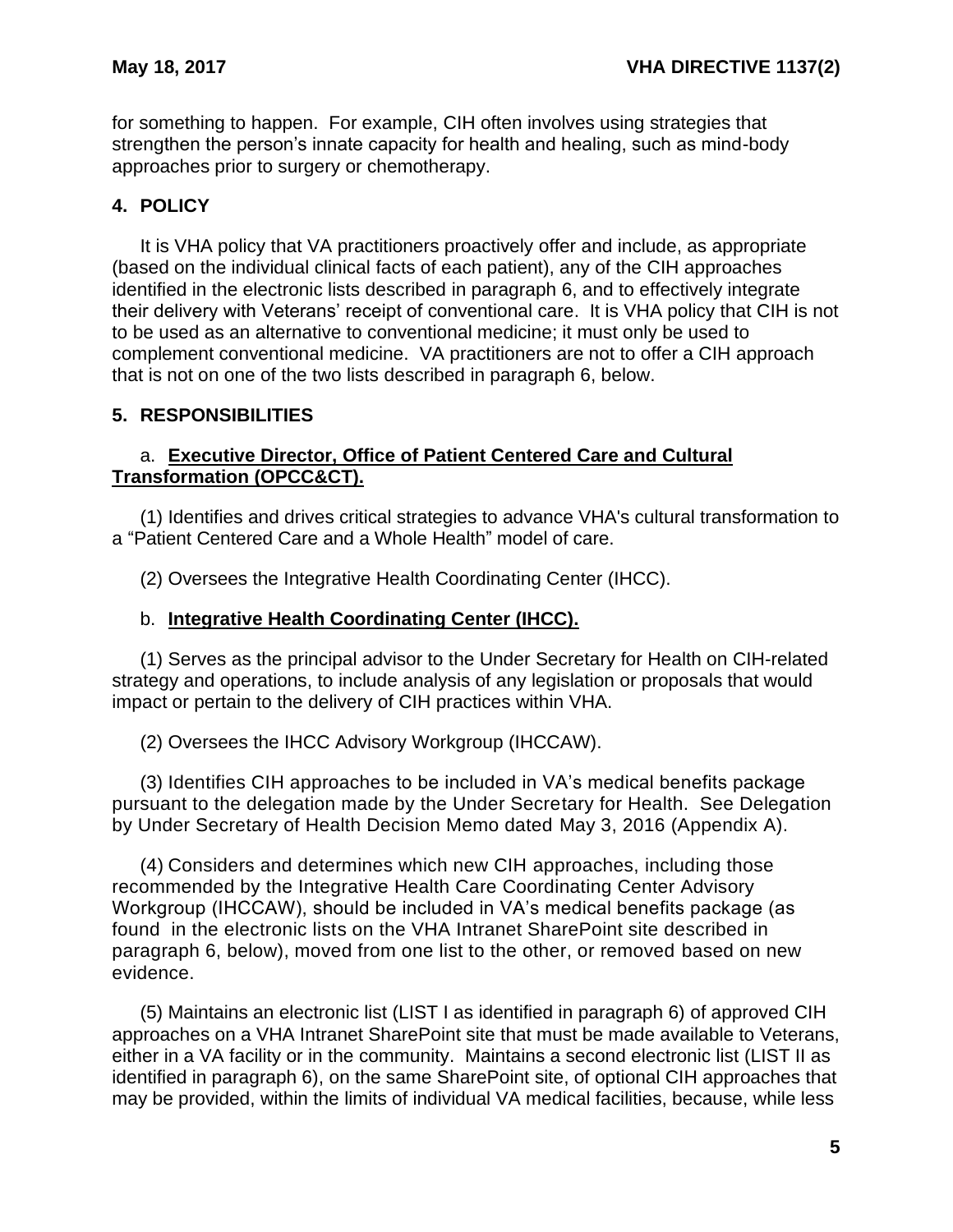common, they are still generally considered, among qualified experts, to be safe under the conditions of their intended use when delivered by an appropriate practitioner or instructor.

(6) Is responsible for creating the infrastructure needed to record CIH approaches delivered by VHA (directly or in the community), segregated by facility and VISN, for purposes of evaluation, trending, tracking, and monitoring workload, usage, and costs; for working with facilities and VISN's to ensure, through monitoring and audits, the consistent use of identified primary and secondary stop codes and CHAR4 codes for sanctioned CIH approaches; and for using this information to help identify unmet demand across the system.

(7) Provides guidance to the field regarding the appropriate and proactive integration of approved CIH approaches in integrative health care, to include patient education services.

(8) Maintains and updates VHA's CIH electronic VHA intranet SharePoint site; timely updates the two lists described in paragraph 6, as needed; conducts bi-annual reviews of each list; updates lists when new approaches based on individual requests have been approved through the process outlined in this directive; and timely notifies VISN Directors and VA medical facilities of any changes made to either list as determined by the Executive Director.

(9) Develops and uses the vetting process described in Appendix B to determine which CIH approaches are to be included in the medical benefits package.

(10) Assesses promptly recommendations received from the IHCCAW (stemming from requests by a VISN Director, facility Director, or individual VA practitioner to use a currently unsanctioned CIH approach in a certain case or type of clinical case); submits all positive recommendations to the Healthcare Delivery Council (HDC) and then USH for decision; and directly notifies IHCCAW of denials.

(11) Assesses recommendations from the IHCCAW as to CIH approaches that should be included in, modified, or removed from the medical benefits package based on the IHCCAW's systematic review of available or new evidence.

(12) Develops guidance for CIH integration into clinical care in collaboration with other VHA program offices, including, Health Services Research and Development Evidence Synthesis Program, Office of Quality and Safety, Office of Patient Care Services (PCS), and other needed subject matter experts to create the vetting process for introducing therapeutic CIH approaches and practices into conventional care, as well as to create practice guidelines for delivering CIH approaches and practices as part of integrative health care (referring to VA/DoD Evidence Based Practice Workgroup's "Guideline for Guidelines", which outlines processes for developing clinical practice guidelines, see Appendix A).

(13) Provides education and informational resources to the field about CIH approaches, utilizing information from the Veterans Health Library, maintained by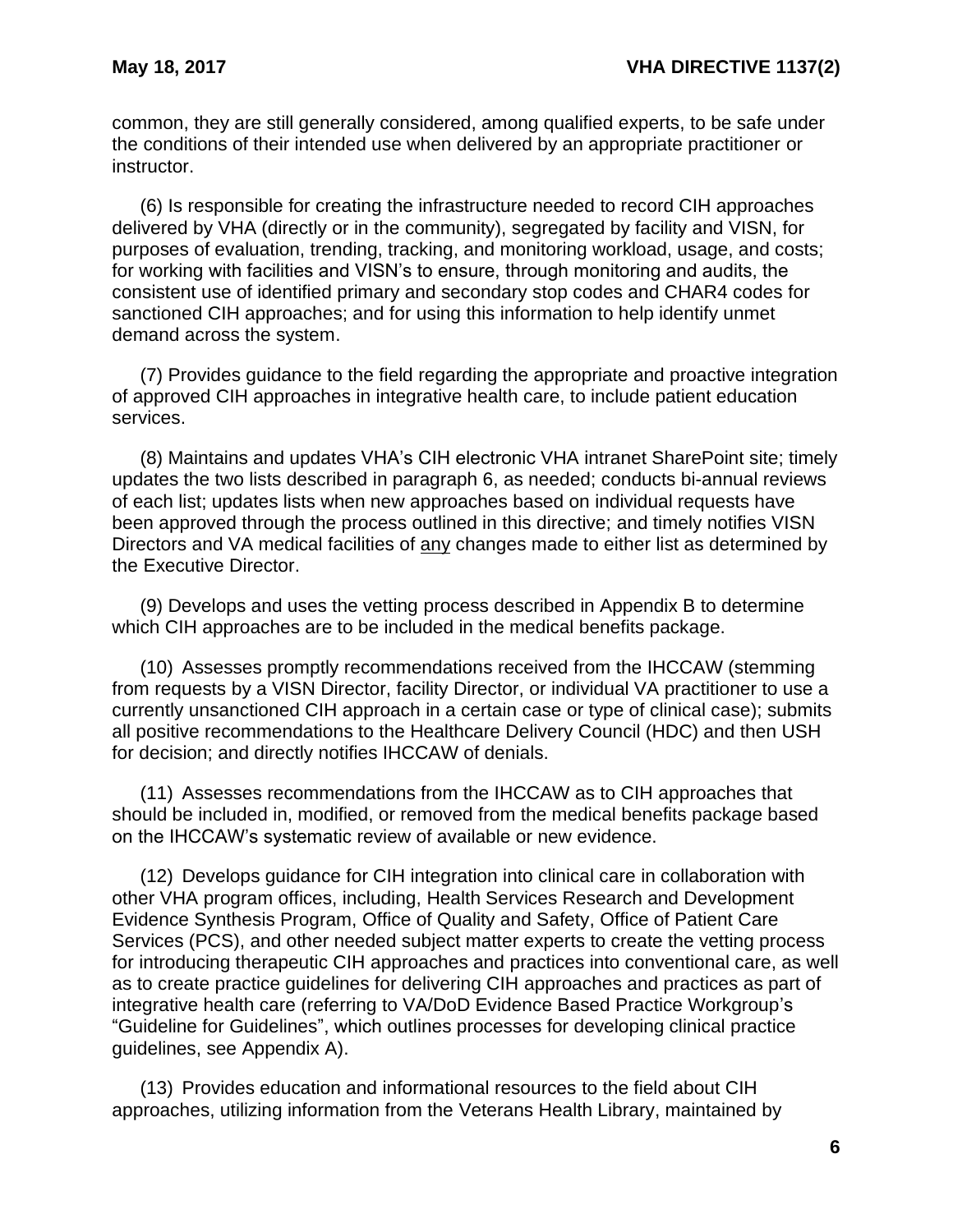National Center for Health Promotion and Disease Prevention, as well as the Whole Health Library and other relevant resources.

(14) Assists the Office of Human Resources (HR) in developing, in collaboration with the Office of Patient Care Services (PCS), the Office of Nursing Services (ONS), and other key program offices, appropriate personnel-related and other requirements, such as qualification standards, privileging and credentialing requirements, and VA SOP requirements, for VA CIH practitioners. All such activities are to be done in accordance with VHA Handbook 1100.19, Credentialing and Privileging, VHA Directive 2012-030, Credentialing of Health Care Professionals, and all other applicable VA and VHA policies. Further, occupations to which practitioners are appointed in VHA must allow for the practice of CIH approach.

(15) Promotes proactive, appropriate use of CIH approaches in all clinical settings; promotes education and training resources to the field for facilities to ensure VA practitioners obtain requisite and periodic training and education applicable to those CIH approaches approved for use within their service lines.

(16) Collaborates with the Office of Research and Development to identify CIH research opportunities and help to establish CIH-related research priorities.

(17) Identifies and disseminates CIH best practices to the VISNs and to the field (encouraging their adoption).

(18) Develops necessary clinic and stop codes for sanctioned CIH approaches, consistent with VHA Directive 1731, *Decision Support Services Outpatient Identifiers*, and any other applicable VHA policies, to enable adequate programmatic evaluation and oversight.

#### c. **IHCC Advisory Workgroup (IHCCAW).**

(1) Includes membership derived from OPCC&CT (12PCCCT), the Office of PCS (10P11), ONS (10A1), and, as needed, other VHA national program offices.

(2) Develops the Vetting Process to be used in assessing and evaluating available evidence on individual CIH approaches.

(3) Posts IHCC's Vetting Process on the VHA intranet SharePoint site where the sanctioned approaches identified in paragraph 6 are also posted.

(4) Reports and recommends to the IHCC additional CIH approaches that it recommends be included in VA's medical benefits package, based on the results of its vetting process (used to analyze available scientific and other evidence/reviews demonstrating their safety and efficacy).

(5) Using the established Vetting Process, systematically reviews the evidence of CIH approaches' effectiveness and develop recommendations for their use within VHA, in line with existing clinical practice guidelines. In support of a positive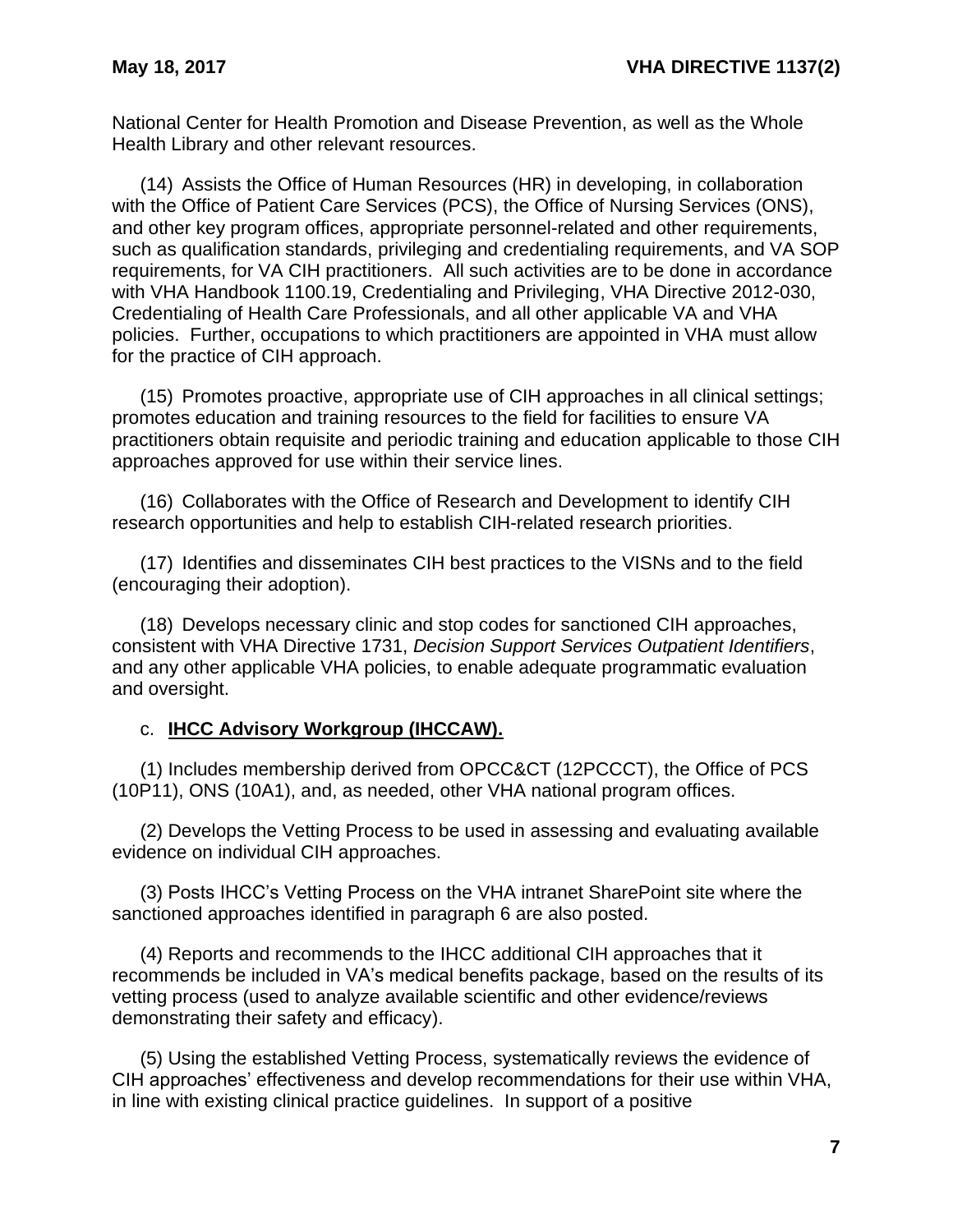recommendation, the evidence must, at a minimum, indicate a promising or potential benefit (as defined by the IHCC's Vetting Process) as well as low potential for harm that is outweighed by the benefits, e.g., there is fair to good evidence a CIH approach improves important health outcomes and its benefits outweigh identified potential harms. Recommendations may also suggest deletion or modification to the current lists of sanctioned approaches based on new evidence or changes in medical practice standards.

(6) Receives and assesses requests from a VISN Director, Facility Director, or an individual VA practitioner to allow use of a currently non-sanctioned CIH approaches in a particular case; submits its recommendation to the IHCC, which will evaluate and process the recommendation in accordance with b.(5) above ; and notifies the requester of the decision outcome.

(7) If a VISN Director, VA medical facility Director, or any other VA practitioner would like to offer a particular patient a CIH approach not included there, they can submit a detailed request with clinical justification to the Integrative Health Coordinating Center Advisory Workgroup (discussed below) (IHCCAW) by sending it to [vhaopcctintegrativehealth@va.gov.](mailto:vhaopcctintegrativehealth@va.gov) The IHCCAW serving, in part, as a national consult service for the field will review the request to use the subject CIH and, based on a complete review, will make its clinical recommendation to the Integrative Health Coordinating Center (IHCC). IHCC will forward positive recommendations to the HDC and then to the Under Secretary for Health, who will decide the matter; IHCC may, however, disapprove requests unilaterally. In all cases, IHCCAW will notify the requester of the ultimate outcome. If the Under Secretary for Health approves a request, the electronic Web site identifying sanctioned CIH approaches will be promptly updated (as will also be done in the case of any changes to the listings in paragraph 6).

d. **Office of Patient Care Services and Office of Nursing Services.** The Assistant Deputy Under Secretary for Health for PCS and the Chief Nursing Officer for ONS are responsible for working collaboratively with OPCC&CT in:

(1) Promoting the proactive use of sanctioned CIH approaches (as described in paragraph 6) throughout VHA.

(2) Assists the IHCC in evaluating the evidence base for CIH approaches.

#### e. **Veterans Integrated Service Network Director.**

(1) Ensures implementation and compliance with this directive at all VA medical facilities in the VISN, to include proper use of assigned stop codes and clinic codes developed in accordance with VHA Directive 1731.

(2) Maintains an up-to-date inventory of the CIH approaches used in the VA medical facilities within the Director's jurisdiction, and ensures all such approaches are limited to those sanctioned by VHA (as described in paragraph 6) and delivered only by appropriate practitioners or instructors.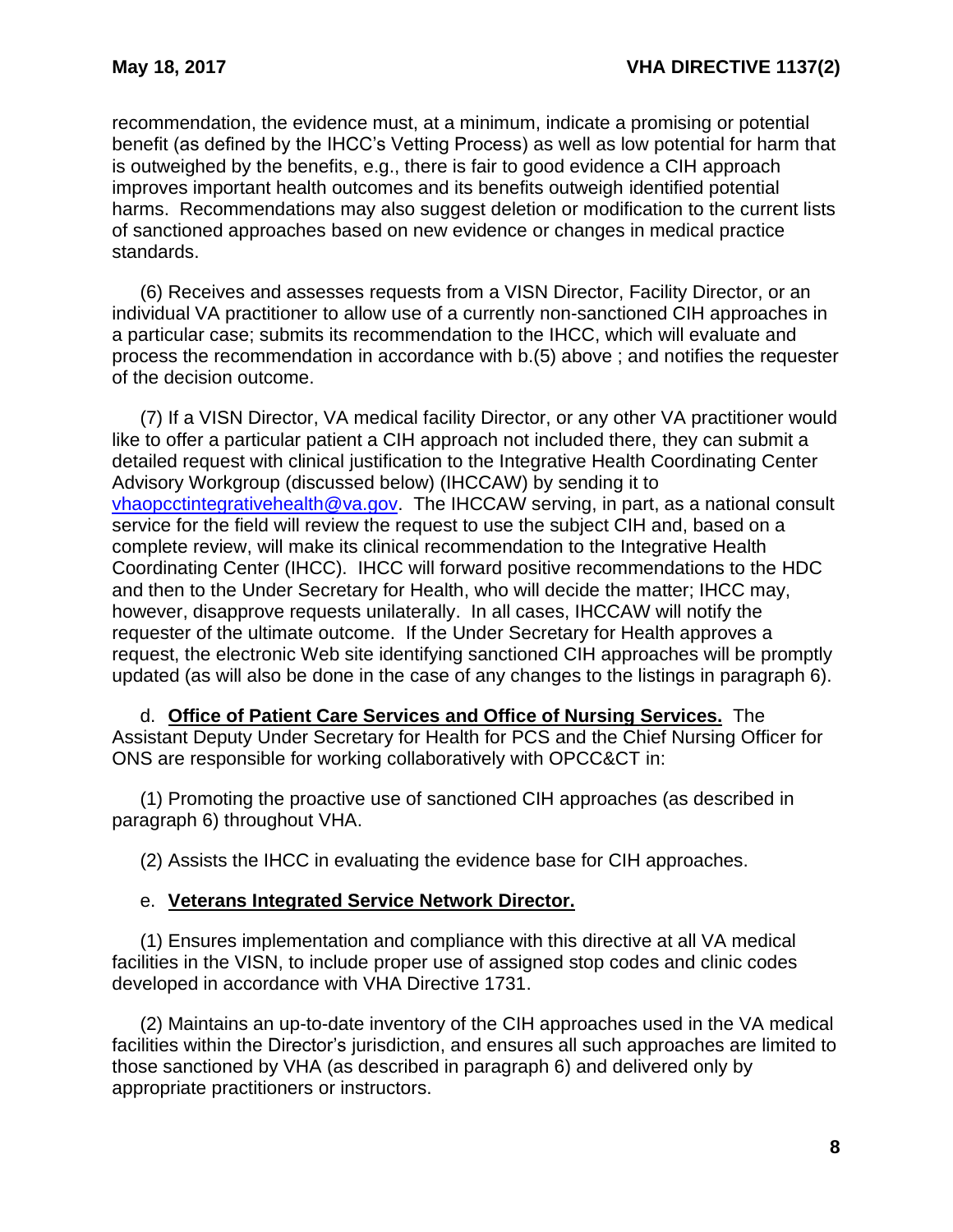(3) Maintains an inventory of the CIH approaches purchased by VA facilities in the VISN using Community Care network providers or other contract practitioners.

(4) Promotes proactive use of CIH approaches as part of integrated healthcare in all treatment settings and promotes the provision of requisite and periodic education and training for all CIH practitioners at all VA medical facilities within the VISN.

(5) Maintains an inventory of unmet demand, by type and reason, for sanctioned CIH approaches.

### f. **VA Medical Facility Director.**

(1) Maintains an inventory of the CIH approaches delivered by practitioners or instructors located in the facility and in associated community-based outpatient clinics. Ensures CIH approaches are limited to those sanctioned by VHA (as described in paragraph 6) and delivered only by appropriate practitioners or instructors.

(2) Maintains an inventory of the CIH approaches purchased by the facility from Community Care network providers or other contract practitioners.

(3) Maintains an inventory of unmet demand, by type and reason, for sanctioned CIH approaches.

(4) Promotes proactive use of sanctioned CIH approaches in all appropriate treatment settings and promotes the provision of requisite and periodic education and training in these approaches for practitioners at the VA medical facility.

(5) Ensures any testing conducted as part of a practitioner's delivery of a sanctioned CIH approach is done in compliance with VHA Handbook 1106.1, Pathology and Laboratory Medicine Service Procedures, or subsequent policy issue.

(6) Ensures CIH approaches are delivered in compliance with VA's informed consent requirements and policy, see 38 CFR 17.32 and VHA Directive 1004.01, Informed Consent for Clinical Treatments and Procedures.

#### g. **Facility Chief of Staff (COS) and Associate Director for Patient Care Services /Nurse Executive (ADPCS/NE).**

(1) Ensure the VA medical facility has a process to forward individual practitioners' requests to use currently non-sanctioned requests, i.e., those not described in paragraph 6, to the IHCCAW, to include supporting documentation and clinical justification.

(2) Hire practitioners to provide specified CIH approaches, in accordance with VA Handbook 5005 series, Staffing and Recognized Occupations, and any other applicable VA or VHA policy; and timely updates current practitioners' VA Scope of Practices to include delivery of the specified CIH practice(s), in accordance with VHA Handbook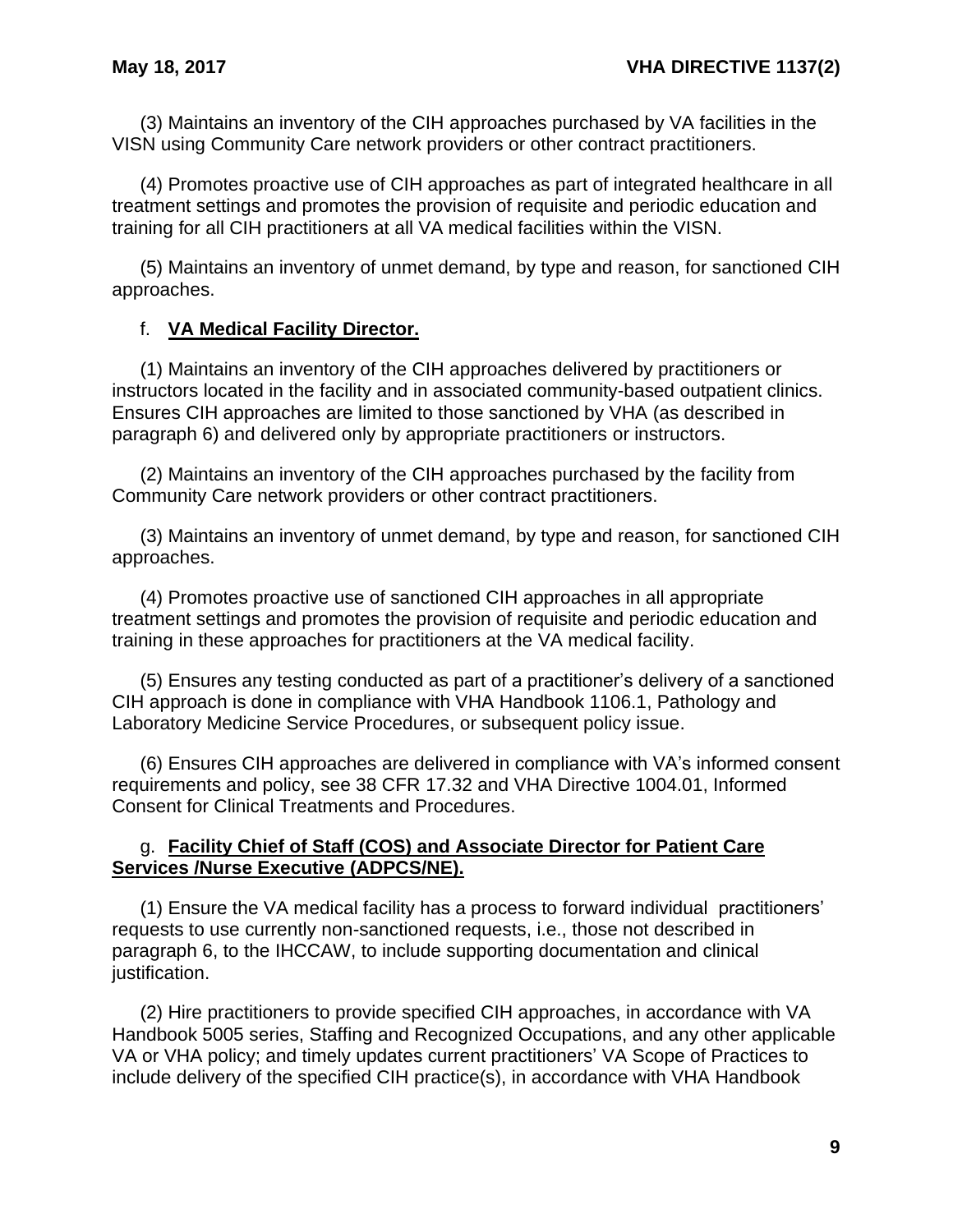1100.19, Credentialing and Privileging, or VHA Directive 2012-030, Credentialing of Health Care Professionals, as applicable to the occupation to which they are appointed.

(3) Ensure that clinicians achieve and maintain competencies in the delivery of CIH appropriate to their clinical setting (e.g., primary care, specialty care, inpatient, mental health and long-term care).

(4) Ensure practitioners delivering CIH approaches comply with any education or training requirements needed to competently deliver such approaches, and promote access to such training.

(5) Ensure instructors (who may include VA employees with appropriate scope of practice, volunteers, contractors, without compensation (WOC) staff, and fee basis staff) assigned to provide recommended self care/well-being CIH approaches are appropriately trained and/or certified to provide those approaches.

(6) Ensure and oversee service lines' proper integration of CIH approaches with the delivery of conventional care.

(7) Ensure that the provision of sanctioned CIH approaches are documented appropriately in the Veteran's electronic health record.

#### <span id="page-11-0"></span>**6. CIH APPROACHES AVAILABLE WITHIN VHA**

The National Director of IHCC, within OPCC&CT, as the Under Secretary of Health's delegee, has identified, in List I&II below and on VHA's Intranet SharePoint site found at: https://dvagov.sharepoint.com/sites/VHAOPCC/IHCC/SitePages/Home.aspx, the following CIH practices/approaches that meet the definition of care in 38 CFR 17.38(b), thereby making them suitable for inclusion in VA's medical benefits package. *NOTE: This is an internal VA Web site not available to the public*.

a. **LIST I.** Subject to the clinical caveats 1 and 2 below, and given the level of evidence, this list of CIH approaches must be made available to Veterans across the system, either within a VA medical facility or in the community.

(1) **Clinical Caveat 1:** Adequate evidence exists to support the use of the abovesubject practices together with conventional care, reflecting current opinion and practice in the medical community. This listing serves, however, as only guidance: whether any of these CIH approaches is in fact appropriate for a particular Veteran-patient must still be determined by the practitioner (together with the responsible treating provider if the practitioner is not also that) in the exercise of their joint clinical judgment (accounting for the patient's individual clinical factors). Where there is no consensus between them, practitioners will defer to the opinion of the responsible treating provider (who will take into consideration the Veteran's preference, if known, and any contraindications to treatment).

(2) **Clinical Caveat 2:** Because identification of CIH approaches for use in Veterans' personalized health plans is fluid and dynamic with some evolving into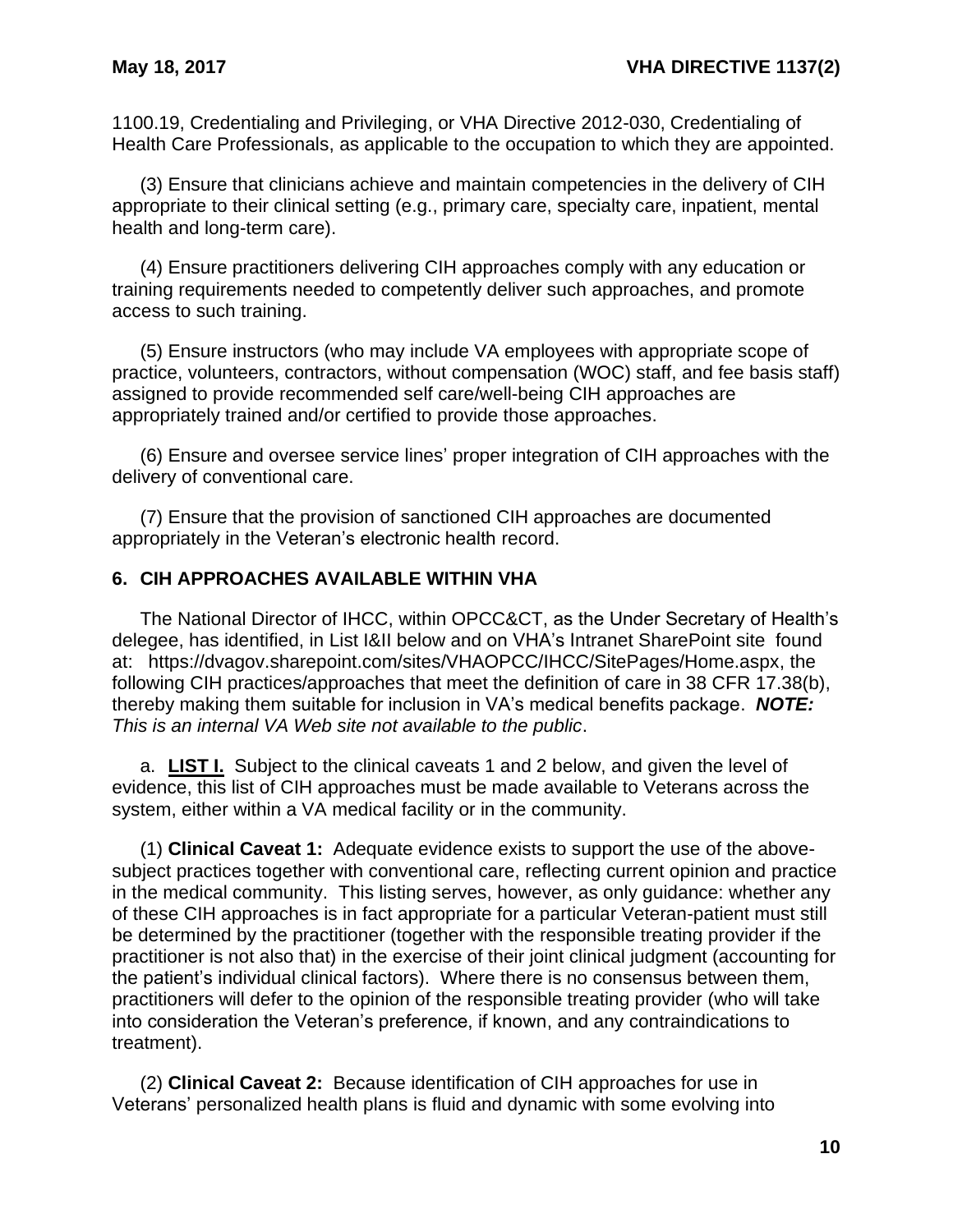conventional care modalities over time and the potential for some later being pulled from practice, VHA practitioners need to consult VHA's Intranet SharePoint site before delivering a CIH approach, to verify theirs is still on either List I or List II. These listings will be up-to-date and should be relied on over the listings below, which must await formal policy revisions to be updated.

b. **LIST II.** Optional CIH approaches**.** Subject to Clinical caveats 1 and 2, stated above, in addition to the approaches identified in paragraph (1), the Under Secretary for Health, acting through the IHCC under OPCC&CT, sanctions the optional use of the CIH approaches on this list because they are generally considered, by those in the medical community, to be safe when delivered as intended by an appropriate VHA practitioner or instructor, and may be made available to enrolled Veterans, within the limits of VA medical facilities.

*NOTE: Consult the local business office or the Office of Community Care to determine if a Veteran is eligible for CIH contract care in the community.*

*NOTE: If a VISN Director, VA medical facility Director, or any other VA practitioner would like to offer a particular patient a CIH approach not included on these lists, they can submit a detailed request with clinical justification to the Integrative Health Coordinating Center Advisory Workgroup (discussed below) (IHCCAW) by sending it to [vhaopcctintegrativehealth@va.gov.](mailto:vhaopcctintegrativehealth@va.gov) The IHCCAW serving, in part, as a national consult service for the field will review the request to use the subject CIH and, based on a complete review, will make its clinical recommendation to the Integrative Health Coordinating Center (IHCC). IHCC will forward positive recommendations to the HDC and then to the Under Secretary for Health, who will decide the matter; IHCC may, however, disapprove requests unilaterally. In all cases, IHCCAW will notify the requester of the ultimate outcome. If the Under Secretary for Health approves a request, the electronic website identifying sanctioned CIH approaches will be promptly updated (as will also be done in the case of any changes to the listings in paragraph 6).*

# <span id="page-12-0"></span>**7. REFERENCES**

a. VA Handbook 5005, Staffing.

b. VHA Handbook 1004.01, Informed Consent for Clinical Treatments and Procedures.

c. VHA Handbook 1100.19, Credentialing and Privileging.

d. VHA Handbook 1106.1, Pathology and Laboratory Medicine Service Procedures.

e. VHA Directive 2012-030, Credentialing of Health Care Professionals, or subsequent policy issue.

f. FY 2015 VHA Complementary & Integrative Health (CIH) Services (formerly CAM). Healthcare Analysis & Information Group (HAIG). Washington, DC. May 2015.[Internal VA Report].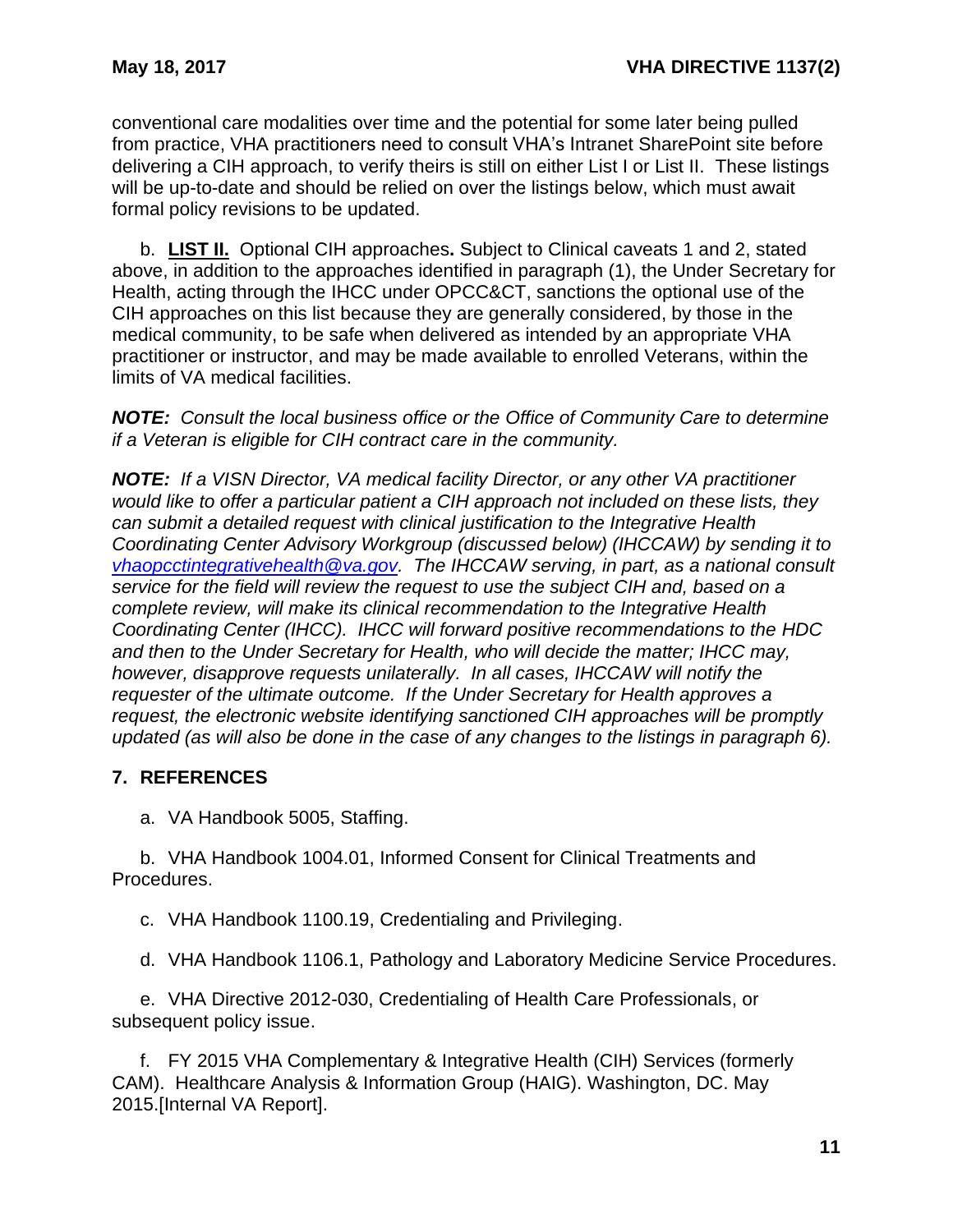g. Institute of Medicine. Integrative Medicine and the Health of the Public: A Summary of the February 2009 Summit. Washington, DC: The National Academies Press, 2009. <http://www.iom.edu/Reports/2009/Integrative-Medicine-Health-Public.aspx>

h. National Research Council. Complementary and Alternative Medicine in the United States*.* Washington, DC: The National Academies Press, 2005. [http://www.iom.edu/Reports/2005/Complementary-and-Alternative-Medicine-in-the-](http://www.iom.edu/Reports/2005/Complementary-and-Alternative-Medicine-in-the-United-States.aspx)[United-States.aspx](http://www.iom.edu/Reports/2005/Complementary-and-Alternative-Medicine-in-the-United-States.aspx)

i. White House Commission on Complementary and Alternative Medicine Policy (2002, March) Final Report (NIH Publication 03-5411). Washington DC: Government Printing Office.

j. VA/DoD evidence-based workgroup guidelines for guidelines: <https://www.healthquality.va.gov/HEALTHQUALITY/policy/index.asp>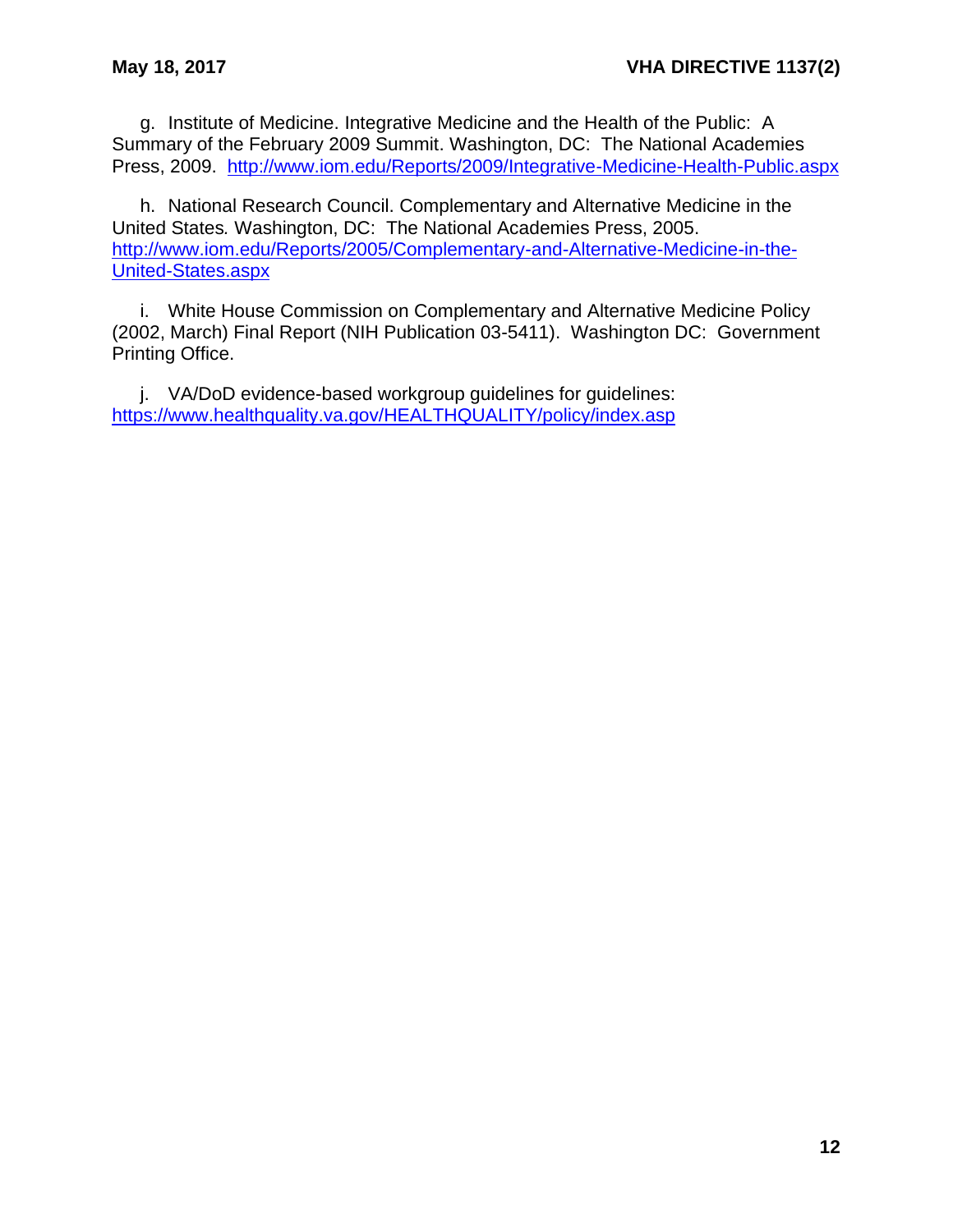#### <span id="page-14-1"></span><span id="page-14-0"></span>**UNDER SECRETARY FOR HEALTH DELEGATION MEMO: ADVANCING COMPLEMENTARY AND INTEGRATIVE HEALTH IN VHA**

To view the Under Secretary for Health Delegation Memo, Advancing Complementary and Integrative Health in VHA, dated May 3, 2016, please visit the following Web site, https://dvagov.sharepoint.com/sites/VHAOPCC/IHCC/SitePages/Policy.aspx. *NOTE: This is an internal VA Web site that is not available to the public.*

Additional information related to Patient Centered Care & Cultural Tranformation, to include but not limited to updates related to Complementary and Integrative Health can be found at https://dvagov.sharepoint.com/sites/VHAOPCC/IHCC. *NOTE: This is an internal VA Web site that is not available to the public.*